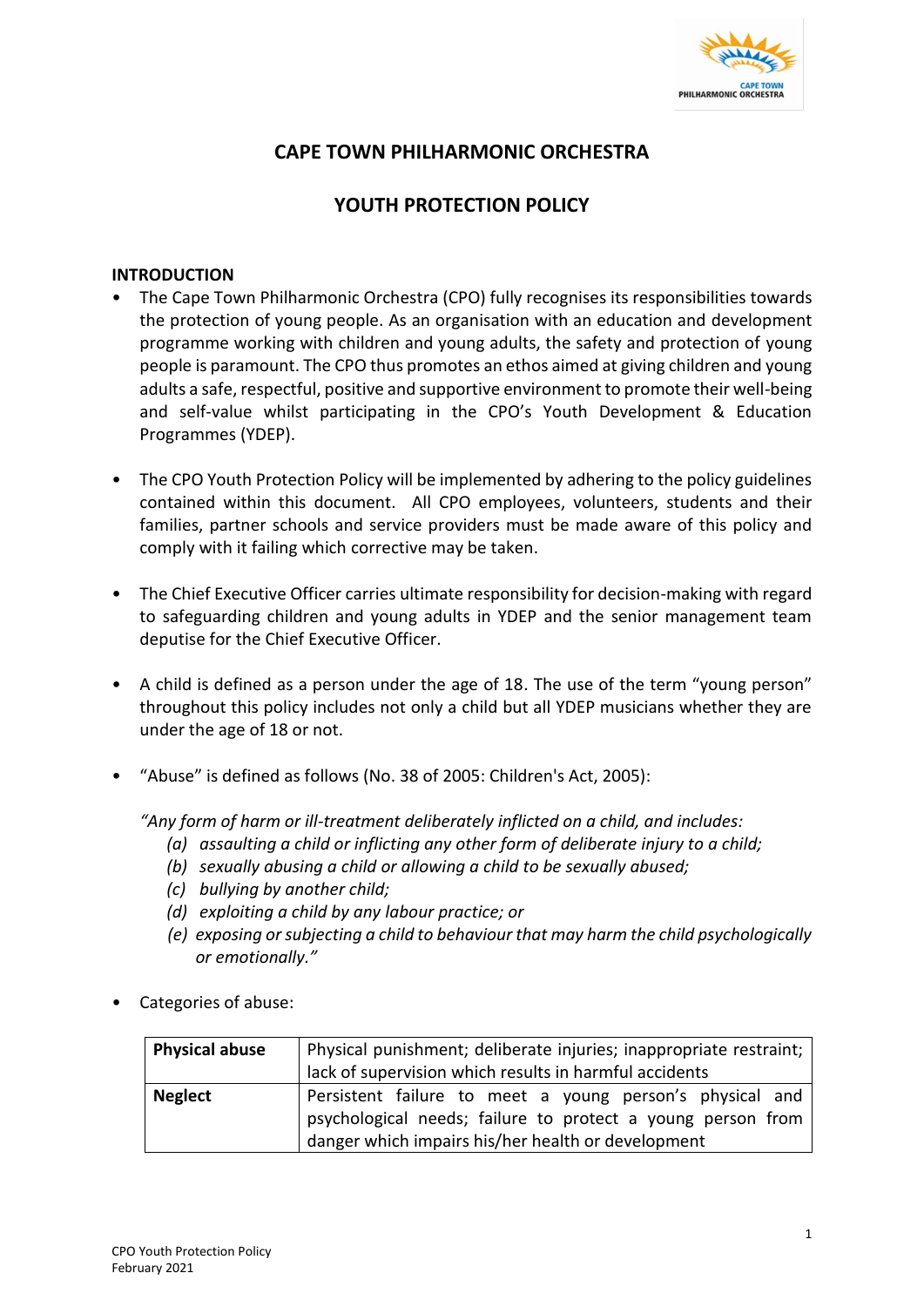

| <b>Emotional abuse</b> | Persistent ridicule, rejection, humiliation, intimidation, bullying, |  |  |  |  |
|------------------------|----------------------------------------------------------------------|--|--|--|--|
|                        | criticism, inappropriate expectations                                |  |  |  |  |
| <b>Sexual abuse</b>    | Allowing access to pornographic materials; involvement in sexual     |  |  |  |  |
|                        | activity of adults; touching/talking in sexually explicit and        |  |  |  |  |
|                        | inappropriate ways                                                   |  |  |  |  |

• This policy must be read together with the CPO's indemnity form.

#### **POLICY AIMS**

- The CPO's policy applies to all staff, volunteers, service providers and any and all ancillary persons who administer or oversee operations for the organisation;
- The welfare of the young person is paramount and their rights are recognised as:
	- $\circ$  The right to be protected from abuse, exploitation and discrimination whatever their age, culture, disability, gender, language, racial origin, religious beliefs and/or sexual identity;
	- o The right to be valued, listened to and respected as an individual;
- Secure parental consent in writing for YDEP staff to act in *loco parentis*; to administer first aid and/or medical treatment, if the need arises; and transport Youth in cars, again if the need arises;
- Ensure all staff members who engage with young people on a one-to-one basis are adequately trained.
- No activities will be undertaken with young people without the presence of the recognised teachers and/or community worker;
- When young people are transported to and from any venue for the purpose of music lessons, rehearsals, concerts, workshops and camps they will be transported in roadworthy vehicles which will be driven by licensed and responsible drivers;
- No drinking will be allowed (even for those who have reached the legal age limit) at any activity, e.g. music lesson, rehearsal, performance;
- All suspicions and allegations of inappropriate behaviour will be taken seriously and responded to swiftly and appropriately;
- All staff have a responsibility to report concerns to the Youth Protection Manager (YPM).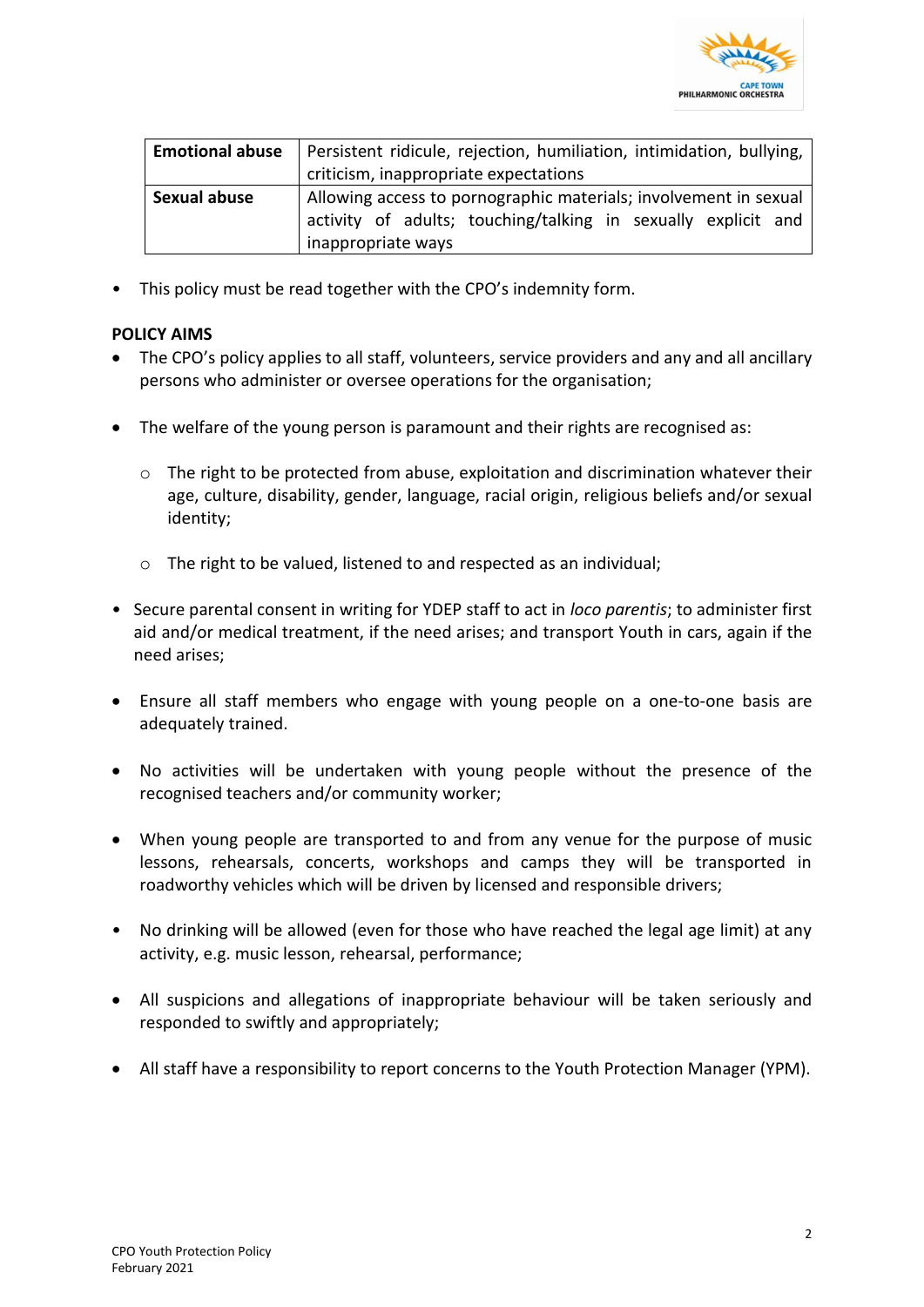

#### **POLICY GUIDELINES**

The guidelines cover four main areas:

- 1. Staff recruitment, support and training
- 2. Staff conduct required practice
- 3. Young person's conduct required practice
- 4. Young person protection procedures

## **1. Staff recruitment, support and training**

Staff are selected on their suitability for the activity requirements and responsibilities and their ability to demonstrate that they can work safely with young people (as determined by the application form and pre-activity training).

## **2. Staff conduct – required practice**

All staff and volunteers should demonstrate exemplary behaviour therefore acting as role models and so protect themselves from allegations of misconduct.

The following are guidelines for good standards of behaviour:

- Treat all young people equally with respect and dignity;
- Build balanced relationships based on mutual trust;
- Set a good example to the young people. Be an excellent role model this includes not smoking or drinking alcohol in the company of/whilst responsible for young people;
- Give enthusiastic and constructive feedback rather than negative criticism;
- Use appropriate language at all times;
- Maintain a safe and appropriate distance with young people. If teachers feel they need to touch a young person in order to rearrange finger positions/help with breathing (for example), they must ask permission from the young person first.

#### **Practice to be avoided**

Employees, volunteers and service providers should never:

- Permit, accept, encourage or ignore abusive or discriminatory behaviour by another person or group of people;
- Trivialise the feelings, concerns, beliefs expressed by any young person which may include suspicion of abuse or discrimination;
- Allow allegations made by any young person to go unchallenged, unrecorded or not acted upon;
- Engage in over-familiar or inappropriate behaviour towards or contact with or in front of any young person (i.e. physical, verbal, sexual, rowdy play) or allow/encourage fellow employees to do the same;
- Make gratuitous physical contact with a young person (there may be occasions where a distressed child needs comfort and staff should use their discretion to ensure that physical contact is appropriate and not unnecessary or unjustified contact);Use physical punishment;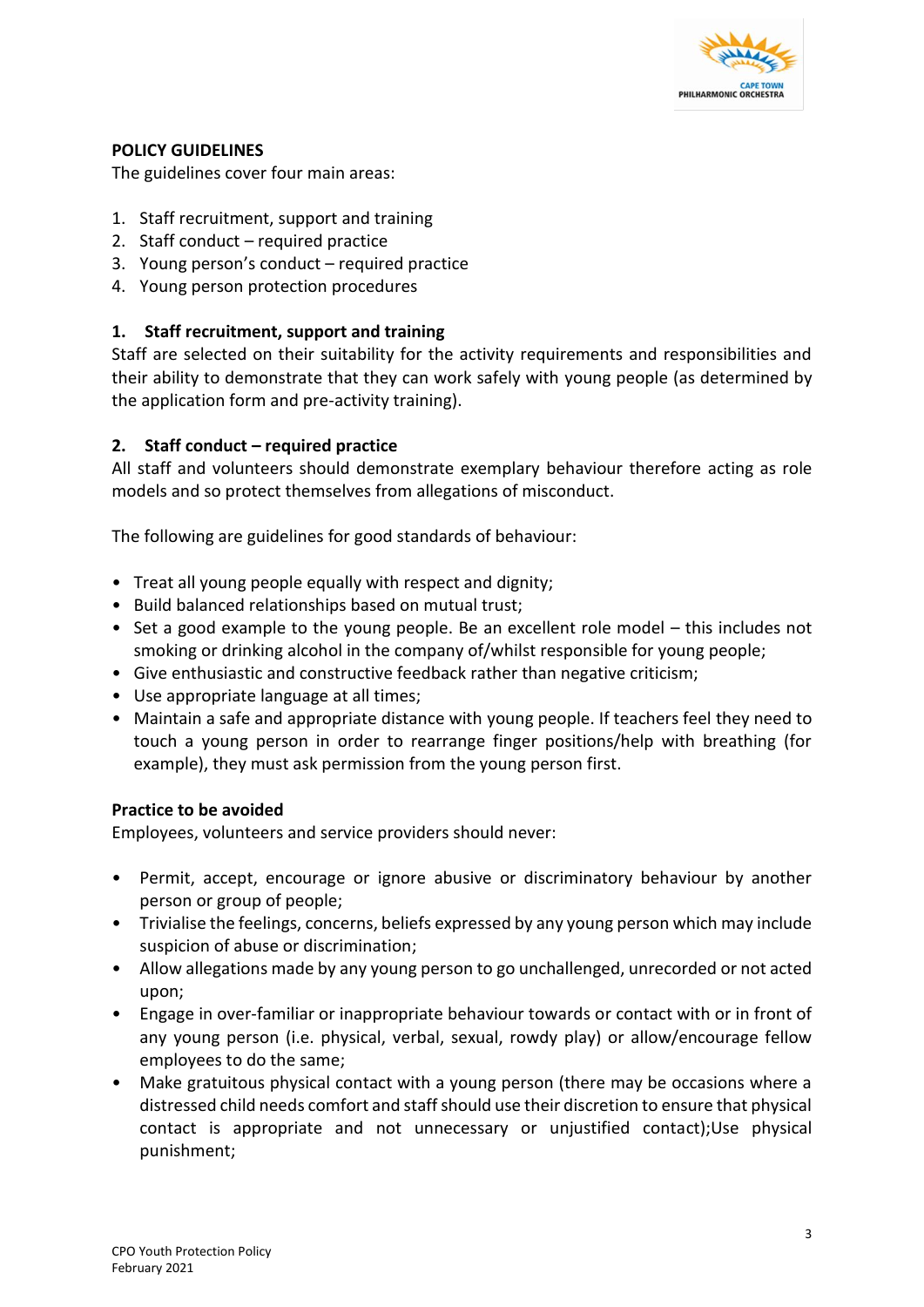

- Use physical force against a young person, unless it constitutes reasonable restraint to protect him/her or another person or to protect property. If it is necessary to restrain a young person because they are an immediate danger to themselves or others or to property then the minimum amount of force should be used for the shortest amount of time;
- Show favouritism in any way/undermine in any way;
- Confide personal details to young people and be party to gossip about staff and any young person, including criticism of either group;
- Reduce any young person to tears as a form of control;
- Promote a particular belief, religion or political standing.

#### **3. Young person's conduct – required practice**

All young people should maintain a high standard of behaviour therefore acting as role models to their fellow students.

The following are guidelines for good standards of behaviour:

- Be in the right place at the right time;
- Be prepared for whatever activity you are taking part in, e.g. music lesson, rehearsal, performance;
- Respect and listen to your fellow students;
- Respect and listen to your teacher;
- Keep your hands to yourself;
- Do not bully or harass a teacher or one of your fellow students;
- Use appropriate language;
- Use facilities, instruments and equipment for the intended purposes;
- Take responsibility for one's actions and maintain honesty at all times;
- Always be kind, polite, and courteous to others.

#### **4. Youth protection procedures**

Becoming aware of inappropriate behaviour of any form can cause a multitude of emotional reactions, which are personal to each individual. Whatever the reaction and whether the concern is actual or suspected, it must be responded to in the correct manner according to the procedure outlined below.

#### **Reporting procedure**

It is the duty of any staff member to report disclosure of inappropriate behaviour. Even if the truth of the disclosure is uncertain, an appropriate response has to be made and all suspicions or allegations will be taken seriously and dealt with by the YPM with support from the CPO management.

Written records of any concerns with regard to any inappropriate behaviour towards young people will be kept in a secure location.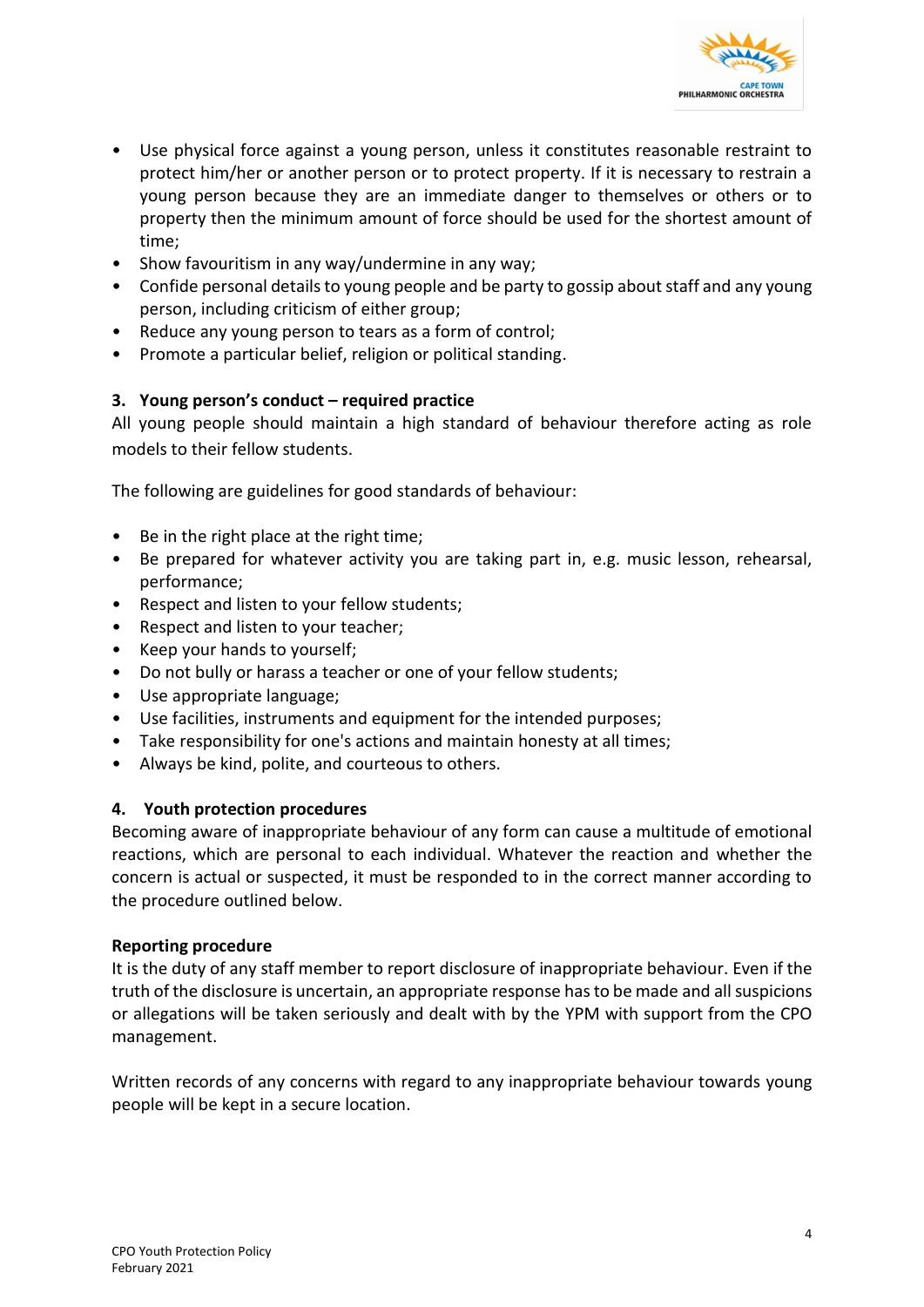

If any of the following occurs it must be reported immediately to the YPM:

- If you have had to restrain a young person
- If you accidentally hurt a young person
- If a young person seems distressed in any manner
- If a young person misunderstands/misinterprets something you have said or done
- If you have to deal with a disclosure
- If there is a serious and immediate threat to a young person
- If you witness any inappropriate activity between students to each other or between student and teacher

## **If a concern arises or complaint is made the following steps will be taken:**

- a) The concern or complaint must be recorded in writing within 48 hours on the Reporting Form (see Annexure A);
- b) Once recorded, the Reporting Form will be given to the YPM within 24 hours;
- c) The YPM will decide whether the concern can be handled by the YDEP team;
- d) The YPM will consult the CPO management for assistance and advice, if necessary; and especially if the concern is of a serious nature;
- e) A collaborative decision will be made for an appropriate response.

#### **When to be concerned**

All employees, volunteers and service providers should be concerned about a young person if they:

- Show changes in behaviour;
- Have an injury which is not typical of a young person's general behaviour (for example, bumps and scrapes from sports, etc.);
- Exhibit significant changes in behaviour, performance or attitude;
- Exhibit extreme beliefs that may have an influence on their fellow students;
- Indulge in sexualised behaviour which is explicit or inappropriate;
- Disclose an experience in which they may have been harmed.

If you are concerned about a young person or worried about his/her behaviour/safety but they have not disclosed any abuse, discuss privately with the YPM who will then decide the correct course of action.

#### **What to do upon suspicion or disclosure of a concern/complaint:**

Below are some basic principles in reacting to suspicions, allegations, and/or disclosures:

| What to do | What not to do                                                                                              |  |  |
|------------|-------------------------------------------------------------------------------------------------------------|--|--|
| Stay calm. | Don't panic. Don't over-react. It is extremely<br>unlikely that the young person is in<br>immediate danger. |  |  |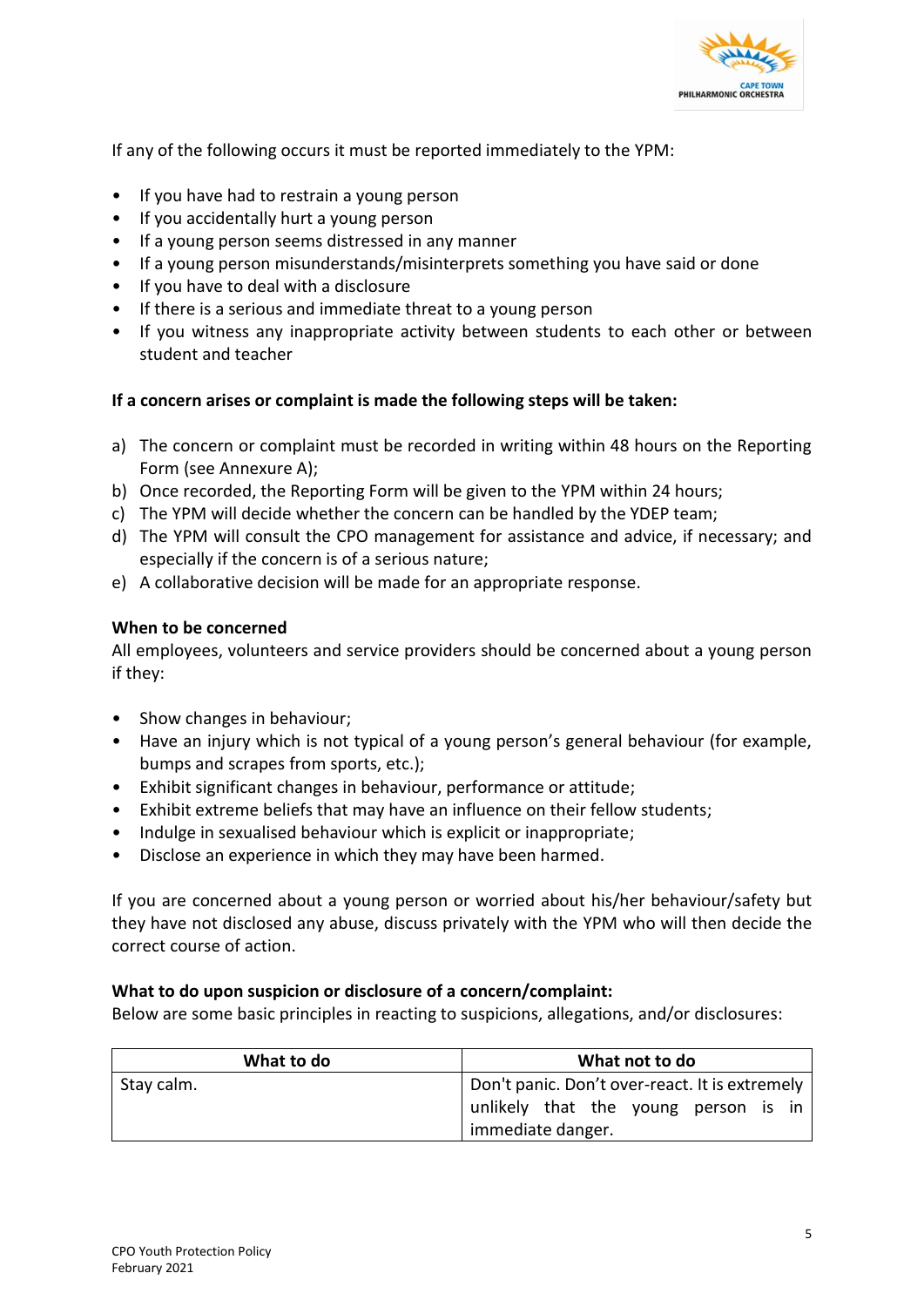

| Listen, hear and believe.                                                                                                                                                                       | Don't probe for more information or over-<br>question. Over-questioning the<br>young<br>person may affect how the young person's<br>disclosure is received at a later date.<br>Don't make a young person repeat a story<br>unnecessarily. |  |  |
|-------------------------------------------------------------------------------------------------------------------------------------------------------------------------------------------------|-------------------------------------------------------------------------------------------------------------------------------------------------------------------------------------------------------------------------------------------|--|--|
| Give time to the young person to say what<br>he/she wants to say.                                                                                                                               | Don't make assumptions, don't paraphrase<br>and don't offer alternative explanations                                                                                                                                                      |  |  |
| Reassure & explain that the young person<br>has done the right thing in telling you.<br>Explain that only those professionals who<br>need to know will be informed.                             | Don't make negative comments about the<br>alleged abuser.<br>Don't make promises about the outcome                                                                                                                                        |  |  |
|                                                                                                                                                                                                 | until you can fulfil them.                                                                                                                                                                                                                |  |  |
| Act immediately in accordance with the<br>procedure in this policy and record in writing<br>as accurately as possible what was said to<br>Include witnesses' accounts, if<br>vou.<br>applicable | Don't try to deal with it yourself.                                                                                                                                                                                                       |  |  |
| Report to the YPM and hand in the written<br>account of events.                                                                                                                                 | Don't 'gossip' with colleagues about what<br>has been said to you.                                                                                                                                                                        |  |  |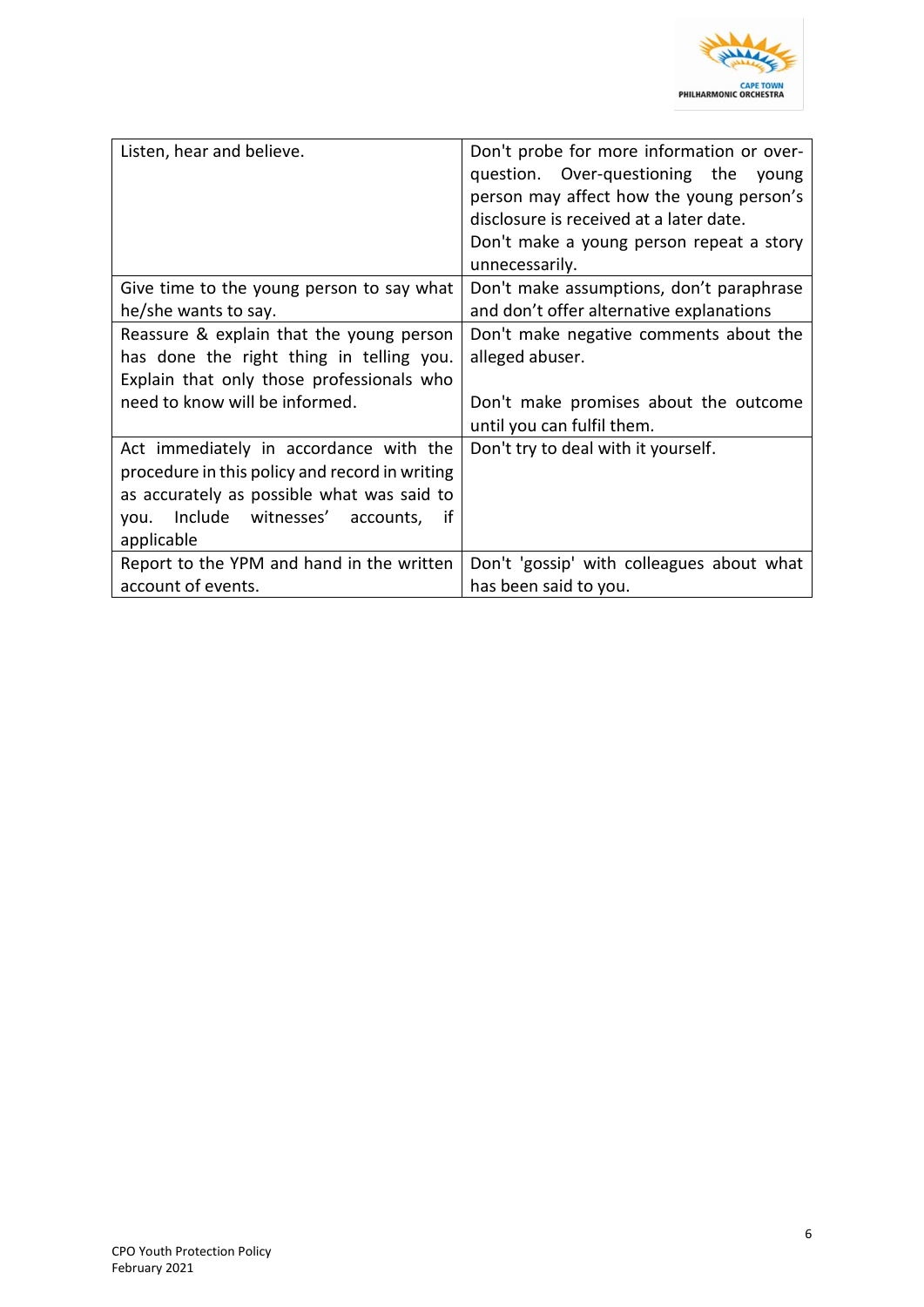

## **ANNEXURE A**

| The Youth Protection Policy Reporting Form                                                                                                                                                                                                                                                               |  |  |
|----------------------------------------------------------------------------------------------------------------------------------------------------------------------------------------------------------------------------------------------------------------------------------------------------------|--|--|
| 1. Staff details                                                                                                                                                                                                                                                                                         |  |  |
|                                                                                                                                                                                                                                                                                                          |  |  |
| Contact number: инспектром политической политической политической политической политической политической политической                                                                                                                                                                                    |  |  |
|                                                                                                                                                                                                                                                                                                          |  |  |
|                                                                                                                                                                                                                                                                                                          |  |  |
|                                                                                                                                                                                                                                                                                                          |  |  |
| 2. Young person's details (include as much information as possible)                                                                                                                                                                                                                                      |  |  |
|                                                                                                                                                                                                                                                                                                          |  |  |
|                                                                                                                                                                                                                                                                                                          |  |  |
| Date of birth:                                                                                                                                                                                                                                                                                           |  |  |
|                                                                                                                                                                                                                                                                                                          |  |  |
|                                                                                                                                                                                                                                                                                                          |  |  |
|                                                                                                                                                                                                                                                                                                          |  |  |
|                                                                                                                                                                                                                                                                                                          |  |  |
| 5. Details of incident (Please include suspicions, allegations, what has been said, giving<br>details of times, dates & young person's emotional state, what the young person has said<br>in response to the suspicions/concerns.). Make clear distinctions between what is fact,<br>opinion or hearsay. |  |  |
|                                                                                                                                                                                                                                                                                                          |  |  |

………………………………………………………………………………………………………………………………………………

………………………………………………………………………………………………………………………………………………